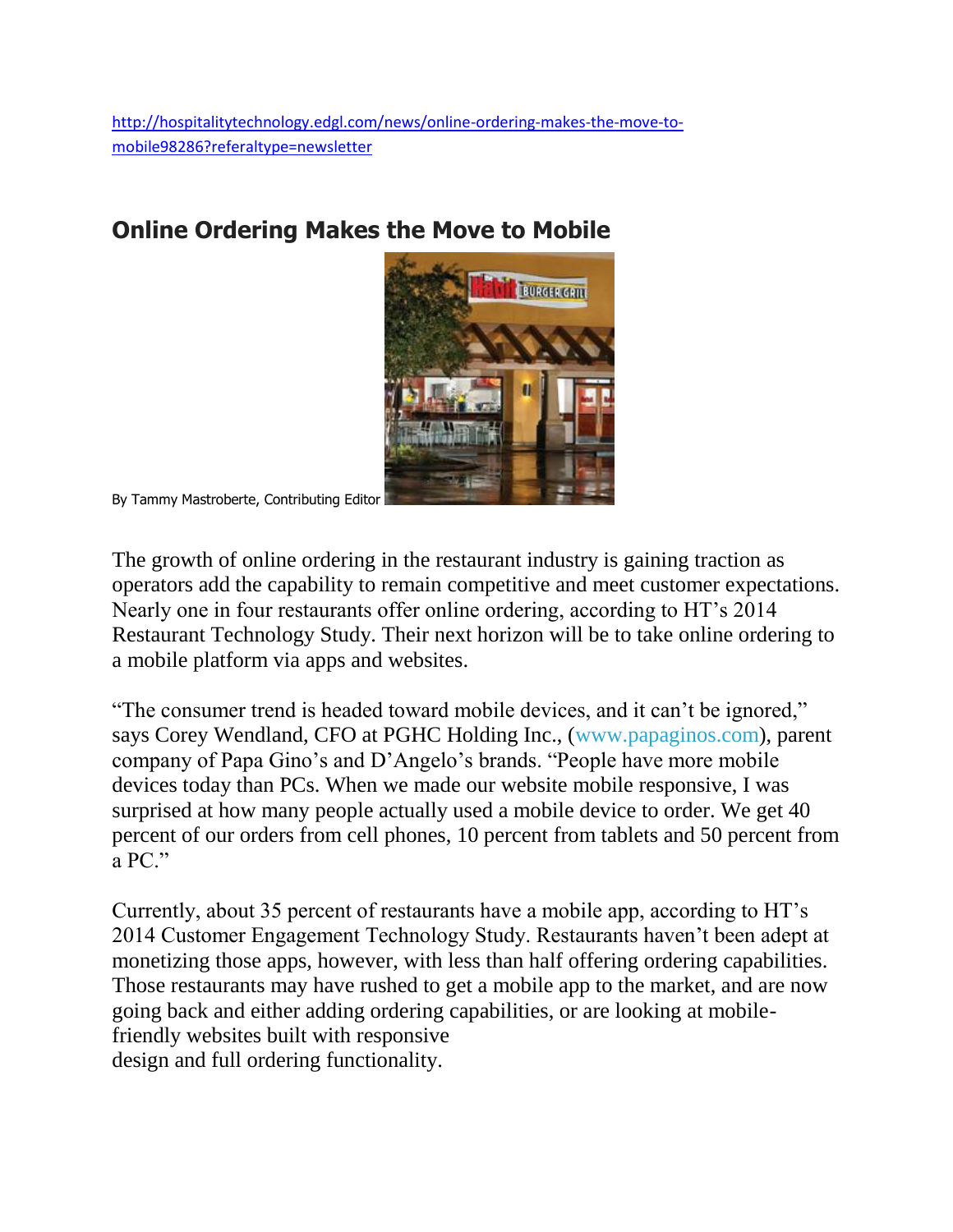"There are so many options out there now, but each company needs to understand its business and the best fit for it and its customers," says Arthur Mullen, manager at XOCO [\(www.rickbayless.com/](http://www.rickbayless.com/%20restaurants/xoco)

[restaurants/xoco\)](http://www.rickbayless.com/%20restaurants/xoco), a fast casual restaurant with two locations in Chicago. "I realized the only way to grow our business was to push out ordering to people's mobile phones."

## **Apps Give Way To Responsive Design**

Instead of going the app route, some companies are redesigning websites to accommodate mobile users across all devices and platforms. This is the case for PGHC Holdings, which found the website redesign to be more cost effective and a better fit for its company compared to creating an app, according to Wendland.

"We decided to go with a mobile responsive website, so from a technology standpoint we are only using one platform that works across all devices, and people can still order from their computers as well," he says. "We did the cost benefit analysis of it versus an app, and this was the way to go for the size of our organization."

PGHC Holdings Inc. has been working with orderTalk [\(www.ordertalk.com\)](http://www.ordertalk.com/) for the past year. The online ordering software provider created a responsive website for its Papa Gino's and D'Angelo's brands, complete with online and mobile ordering. The platform is integrated with PGHS'c existing POS provider, Speedline [\(www.speedlinesolutions.com\)](http://www.speedlinesolutions.com/), and its loyalty vendor, Paytronix [\(www.paytronix.com\)](http://www.paytronix.com/).

"With pizza, people typically order the same thing, so from either online or mobile, it's as easy as four clicks to get a pizza ordered before driving home from work," says Wendland. "They can choose to store payment information on the website, and can pay with a gift card, credit card or rewards points. We saw an almost 35 percent increase in online ordering when we added mobile to it. It has been very eye opening."

At The Habit Burger Grill, [\(www.habitburger.com\)](http://www.habitburger.com/) based in Irvine, Calif., operating more than 110 locations in California, Arizona, Utah and New Jersey, the company also chose to create a responsive website, and selected Restaurant Revolution Technologies (RRT; www.rrtusa.com) as its partner. RRT also manages the chain's phone orders through a centralized call center. When a guest orders online, via a mobile device or by phone, RRT takes the orders and answers the calls, says Mike Repetti, vice president of IT at the The Habit Burger. RRT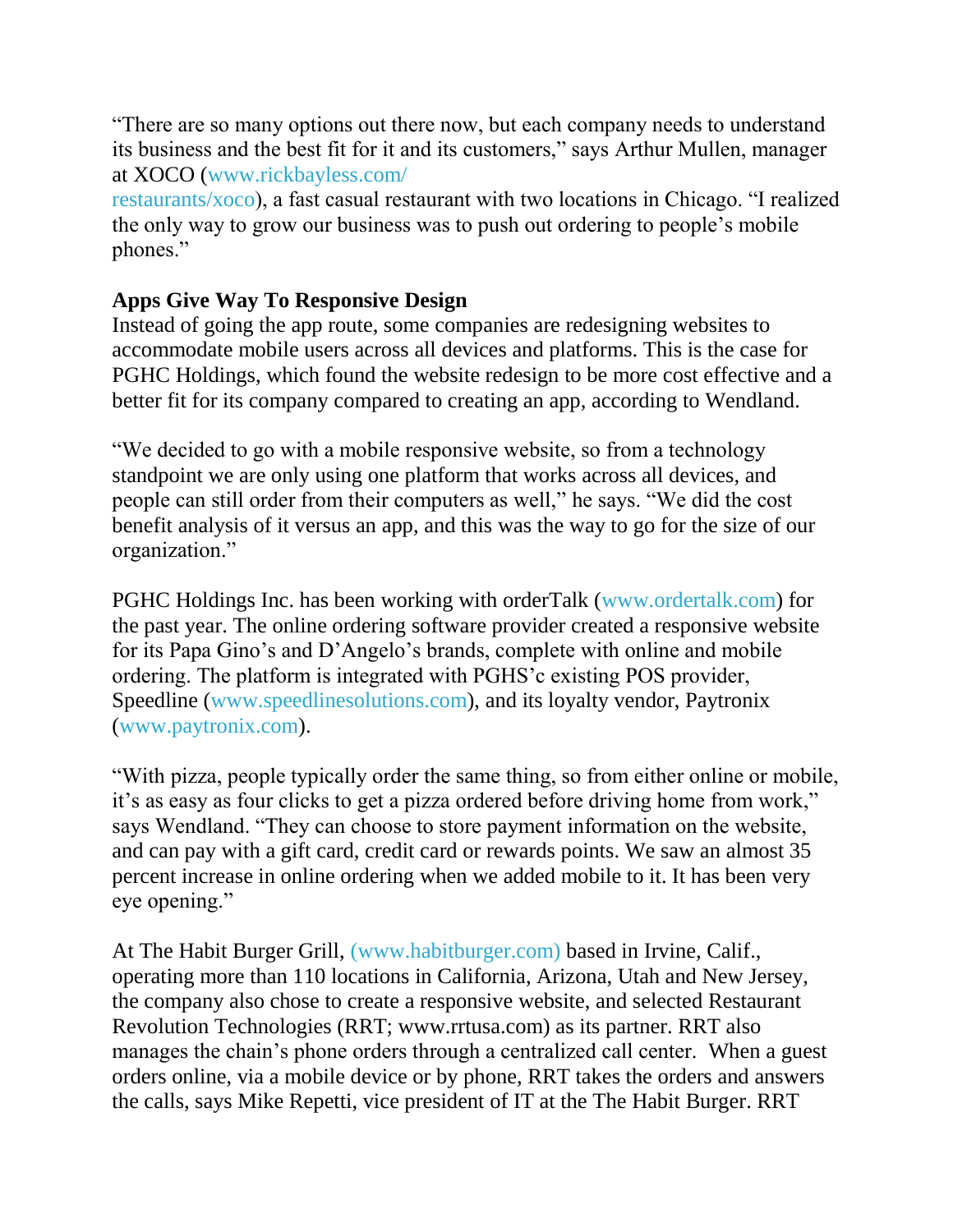also integrates with the restaurant's point-of-sale and kitchen delivery systems, both from Micros [\(www.micros.com\)](http://www.micros.com/).

"We were concerned with convincing people to put another app on their phone," he explains. "Operators have to decide if it's worth the investment in an app and how many people they think will download it. For us, it made more sense to go with a mobile friendly online ordering process."

Another option is offering both an app and a mobile website, which is what XOCO decided to do for its two locations. Using ChowNow [\(www.chownow.com\)](http://www.chownow.com/), the company launched a mobile compatible ordering page and an app, but can also receive orders directly from its Facebook and Yelp page, Mullen says. When ordering directly on the Facebook site, a secure pop-up screen allows customers to place an order. Once it's complete, they can close the screen and return to Facebook. One-fifth of XOCO's orders now come from Facebook.

"With ChowNow, we can run reports and analysis to see what customers are ordering and how. Right now, mobile ordering is the top way people are placing orders," he says. "I've done the financial analysis; it shows us close to doubling our sales through the web, with most of that coming via our app."

## **Outsourcing the Order with a Third Party**

For single location restaurants or small chains, rather than spending a large amount of money on creating a custom app or new website, there are companies such as Eat24 [\(www.eat24.com\)](http://www.eat24.com/) and GrubHub [\(www.grubhub.com\)](http://www.grubhub.com/) where an owner can add a location to a roundup of other restaurants and provide a mobile ordering component and an app experience for less money.

"We were offering online ordering to our customers through GrubHub for eight or nine years and then they added mobile ordering in the last year and a half, " says Justin Hermann Pait, general manger at Chicago-based Irazu [\(www.irazuchicago.com\)](http://www.irazuchicago.com/). The number of orders coming through with the mobile component increased overall since it was added, and the restaurant gets the orders on an Amazon Kindle in real time, where someone can confirm, cancel or change them if necessary. Customers can order online from GrubHub's website or through its app. "We are not a very high-tech company, so we were able to have GrubHub step in and have a solution already done for us," he admits.

With 12 pizza locations in Miami, Fla., Mario the Baker Restaurant [\(www.mariothebakerpizza.com\)](http://www.mariothebakerpizza.com/) also chose to outsource its online and mobile